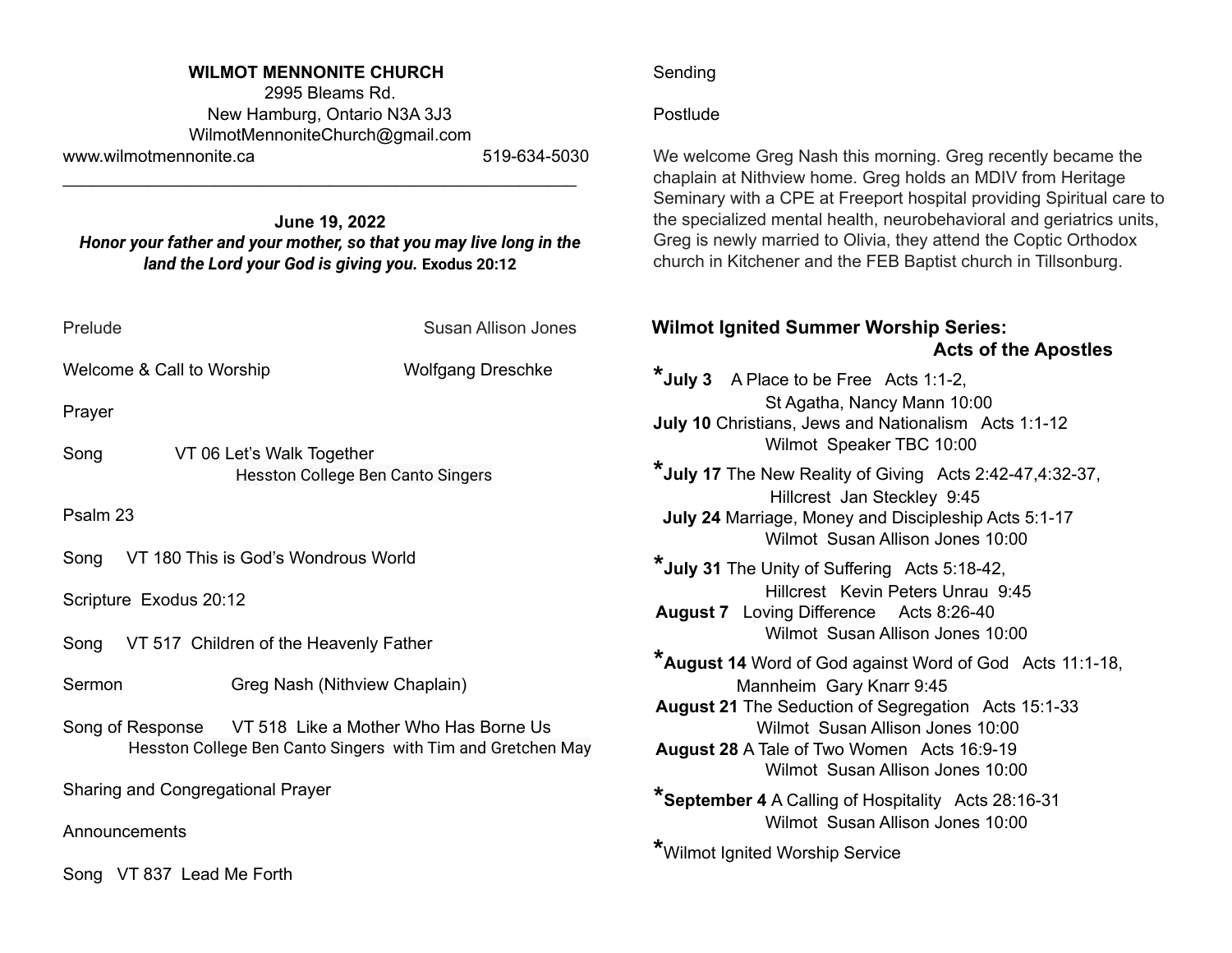## **Protocol Reminders**

We wish to create a safe environment for people to gather together in our building. We invite all to enter into this new way of being community together with gratitude to our God that we can adapt to new ways of being a faithful community. We ask that you are mindful of these protocols.

- Maintain a respectful distance between you and others when possible in all areas of the building. Please be mindful of this at the end of the service when exiting our worship space and avoid congestion in the foyer.
- The wearing of masks is encouraged acknowledging that for some the wearing of masks presents challenges. On Sunday morning masks are encouraged when entering, exiting and when visiting with each other.
- Quietly sing for hymns.
- Use the hand sanitizer as needed.
- Washrooms (upstairs and downstairs) are available for your use. If possible, limit to one person at a time.
- Be aware of the number of people in the foyer at one time. Please visit at respectful distances in the sanctuary.

# **Ministry Team Leaders:**

Ministry Coordinator & Facilities – John Good Worship and Formation – Lil Quanz Fellowship – Fern Good, Marcia Kastner, Susan Wagler Pastoral Care, Missions and Service - All members Member at Large (Ministry Team) - Ross Shantz **\*\*\*\*\*\*\*\*\*\*\*\*\*\*\*\*\*\*\*\*\*\*\*\*\*\*\*\*\*\*\*\*\*\*\*\*\*\*\*\*\*\*\*\*\*\*\*\*\*\*\*\*\*\*\*\*\*\*\*\*\*\*\*\*\*\*\*\*\*\***

Pastor: Susan Allison-Jones; [wilmotpastor@gmail.com](mailto:wilmotpastor@gmail.com) 226-808-4353 Administrative Assistant: WilmotMennoniteChurch@gmail.com

**To Book the Church** call the Church Office @ 519-634-5030. **Church Office Hours**: There will not be official office hours for the summer. Leave a message at 519-634-5030 or put it in the administrative assistant's box. Please have all bulletin announcements in no later than Wednesday. To contact Susan, call the office or her cell phone 226-808-4353.

# **Upcoming Worship Services**

**June 19** Honouring Parents Greg Nash Nithview Chaplain

**June 26** Early Anabaptist Reception of James Alicia Batton Professor of Religious Studies and Theological Studies Conrad Grebel College University

### **Anniversaries:**

June 22, 1974, John & Fern Good

## **Prayer Requests:**

Give thanks for Sharon Heipel's discharge from hospital. Pray for Sharon as she adjusts to being home.

Give thanks with Sandra Bean that her house is sold! Pray for Sandra as she prepares for the auction of belongings that will be held this Wednesday.

# **Congregational Notes:**

**Mission Project - MCC Relief Kits** MCC is in desperate need of relief kits for places such as the Ukraine. Nith Valley Mennonite Church is planning a relief kit packing night at the end of June. In order to do that they need funds to purchase the materials. We want to partner with them and provide money to purchase the contents of the kit. Each kit costs \$51.42. Please consider making an above budget donation for this project. Our goal is enough money for 40 kits - one for each household on our active list of members. The total received so far is **\$1,415.68.** This will pay for almost **27** kits. This is the last Sunday to designate money for this project.

**Pop Cans** can be collected and returned to generate money. Please bring cans to church for Linda Cole to turn into cash or gift cards for people in her building. Leave them outside in the space beside the front door on the portable side of the steps.